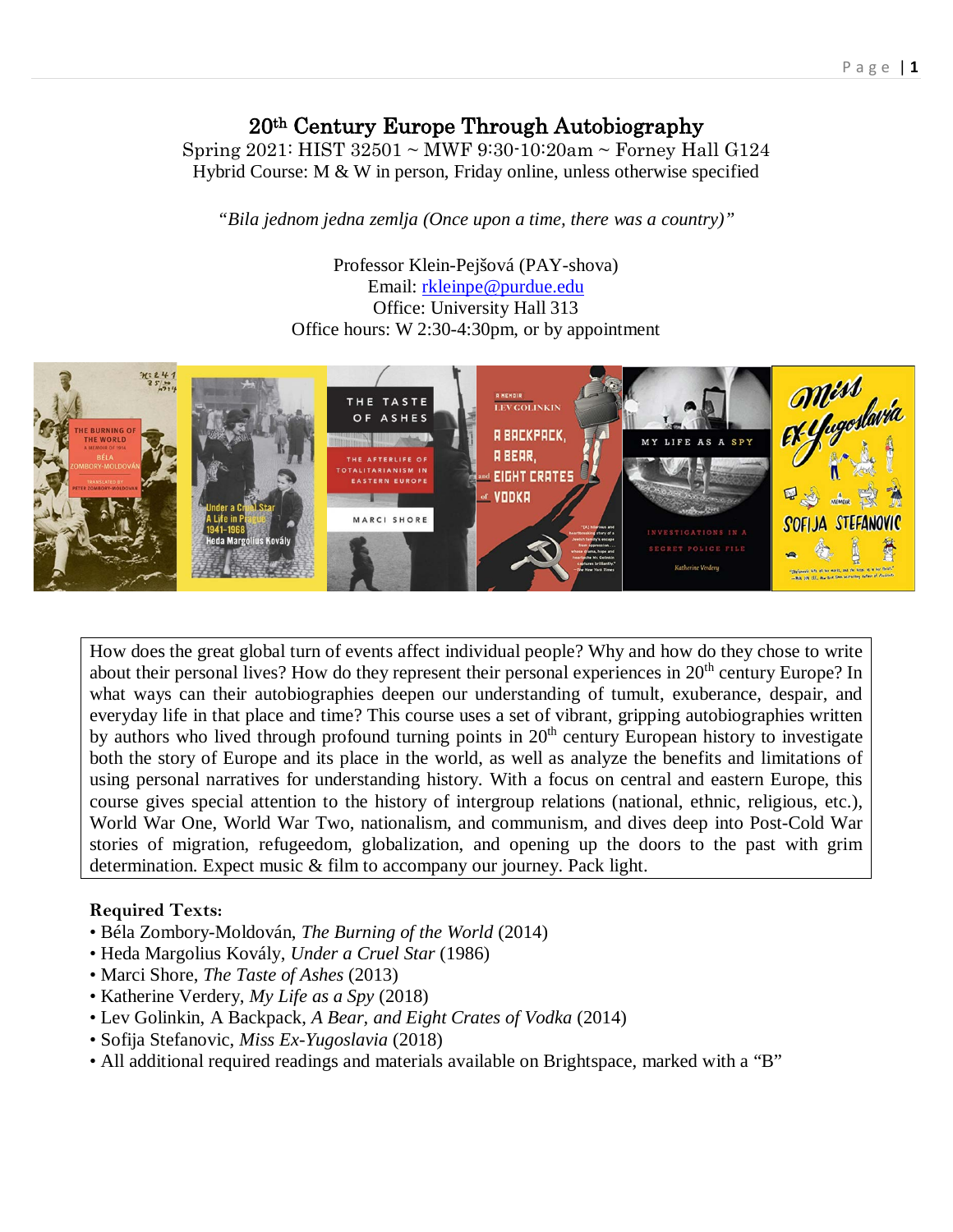### **Course Requirements and Grading (400 points possible):**

- **I) Participation (50 points):** The success of a class, in trying times or otherwise, depends on your participation. This is especially true now, as I will be mainly be using active learning methods to keep us all engaged online and off in our hybrid class this semester. Let us be generous, courteous, and respectful of each other as we use these methods. We will alternate seeing each other "face-to-face"/f2f (M&W) and online (F). We will be using google docs and slides for discussion and collaborative work, the zoom chat box, and other means we find to work well, in addition to f2f discussion. The elegance of this method is that you will have complete notes from readings and discussions based on collaborative efforts saved in your drive, and your participation is easy to assess. You may wish to create a separate google drive for course materials, or a separate folder in an existing drive. Participation points will be calculated weekly, and displayed in Brightspace. All readings and other preparations listed on the syllabus for a class session are to be completed before that class session.
- **II) 4 Reaction Logs (RLs) (100 points total, 25 points each):** These are concise (500 word, about  $1\frac{1}{2}$ pages) and reflective responses to the RL question based on the week's readings, which you will find listed on the syllabus under the Friday entry. **Reaction Logs are due on Brightspace by 9am (9.00) on Fridays, exceptions noted in syllabus and on Brightspace.**
- **III) Topical Research Essay and presentation (150 points):** You will each choose a topic of special interest from among those covered in this course, and write a 1200 word (about 5-page) research essay engaging with it. An important feature of this assignment will be to weigh representation of the topic in the autobiography or autobiographies that deal with it, versus examination of the topic in the historical scholarship. **Topics are due on Friday, 2/12. Papers are due on Friday, 4/23 by 9pm (21.00) on Brightspace.** You will present your research in class during **Week 15**. You will have 5-7 minutes to present your work. You will create 2 google slides for your presentation to share with the class. More information to follow.
- **IV) Final Essay (100 points):** The final essay gives you a chance to reflect on what you have learned about 20<sup>th</sup> century European history from the autobiographies you read over the course of the semester in a 600 word (about 3-page) essay. You will consider the strengths and weaknesses of particular autobiographies and historical sources. More information to follow. **The final essay will be due on Monday, May 3rd at 9pm (21.00) on Brightspace.**

*And you will learn how to pronounce all the names and places….*

#### **Schedule of Classes**

| Week 1:     | <b>Course Introduction and Overview</b>                                                       |
|-------------|-----------------------------------------------------------------------------------------------|
| W, 1/20:    | Carefully review syllabus on your own - No Class                                              |
|             | • Listen to an episode – any episode - of The Moth Radio Hour https://themoth.org/radio-hour  |
| $F, 1/22$ : | Discuss personal narratives                                                                   |
|             | • write and post a 1 page personal narrative: a story about you that you are willing to share |
| Week 2:     | "Autobiographies as individuals' queststo make sense of their lives" [Stanislawski]           |
| M, 1/25:    | Michael Stanislawski, Autobiographical Jews, "Introduction" (B)                               |
| W, 1/27:    | Marci Shore, <i>The Taste of Ashes</i> , pp. xi-3                                             |

F, 1/29: Snapshot of 20<sup>th</sup> century European history through Shore, *The Taste of Ashes*, pp. 4-14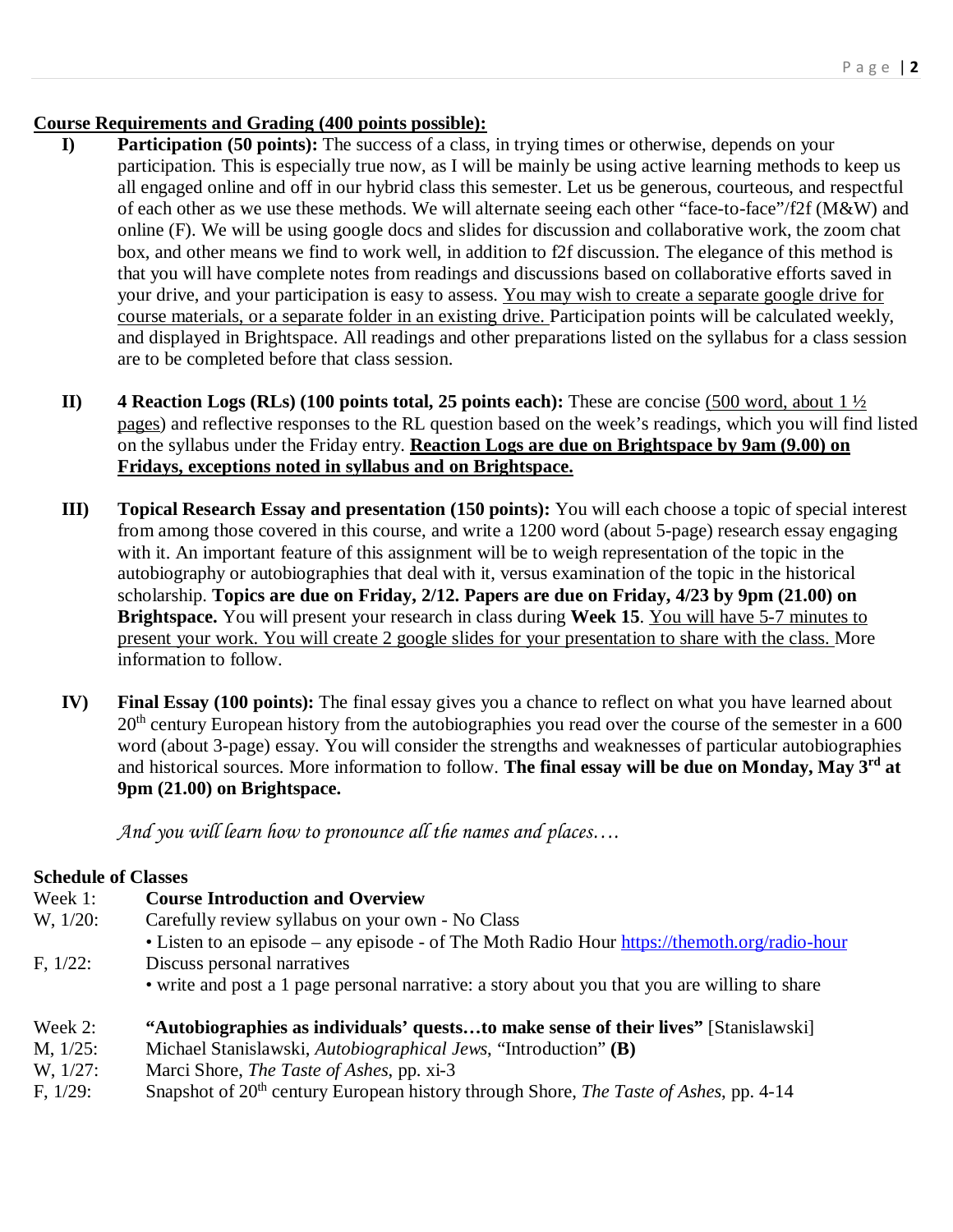| Week 3:        | <b>Peeling Back Layers</b>                                                                       |
|----------------|--------------------------------------------------------------------------------------------------|
| M, 2/1:        | Arrival into Transition: Shore, The Taste of Ashes, pp. 15-81 - It was the 90s, man!             |
| W, 2/3:        | Ay, Romania: Shore, The Taste of Ashes, pp. 82-98 - Ideological excesses                         |
|                | • Katherine Verdery, "The Etatization of Time in Ceaușescu's Romania" (B)                        |
| F, 2/5:        | Truth & Conscience: Shore, The Taste of Ashes, pp. 99-138 - Stalinism & De-Stalinization         |
|                | • RL#1: Do you find writing backwards into history as Shore does here an effective way to        |
|                | make sense of a life? To make sense of east central European history? Is it an advantage or      |
|                | disadvantage to be an outsider in writing the history of this European region?                   |
| Week 4:        | Dilemmas of Connecting to the Pre-Communist Past: Lost Neighbors                                 |
| M, 2/8:        | Kaddish in Poland: Shore, The Taste of Ashes, pp. 139-200 - Poles & Jews                         |
| $W, 2/10$ :    | Polish Jewish Politics: Shore, The Taste of Ashes, pp. 201-253 – Neighbors before & after        |
| $F, 2/12$ :    | Moving Eastward: Shore, <i>The Taste of Ashes</i> , pp. 254-283 – Lands of the Double-Occupation |
|                | • Research topics due                                                                            |
| Week 5:        | Back to Europe! Zpět do Evropy!                                                                  |
| $M$ , $2/15$ : | Past & present meet: Shore, <i>The Taste of Ashes</i> , pp. 284-310 – the 2000s                  |
| W, 2/17:       | <b>Reading Day, No Class</b>                                                                     |
| $F, 2/19$ :    | EU expansion, travel, movement: Shore, <i>The Taste of Ashes</i> , pp. 311-358 – globalization   |
| Week 6:        | War of Movement: World War One's Eastern Front: focus on Kingdom of Hungary                      |
| $M, 2/22$ :    | Béla Zombory-Moldován, The Burning of the World, pp. vii-39 - Monarchy interrupted               |
|                | • "Maps, Central Europe, and History"                                                            |
| W, 2/24:       | Béla Zombory-Moldován, The Burning of the World, pp. 40-103 - WWI on the eastern front           |
| $F, 2/26$ :    | Béla Zombory-Moldován, The Burning of the World, pp. 104-138 -                                   |
|                | • RL#2: From the introduction, we know that this memoir covers just eight months from the        |
|                | outbreak of the war in fall 1914 through April 1915. Yet, the memoirist emerges as a lost,       |
|                | dislocated soul. Think about his representation of Monarchy and the war, the uncertainty and     |
|                | foreboding. Discuss the problem of nostalgia in this memoir, as it relates to history. How might |
|                | this source be used in history writing?                                                          |
| Week 7:        | "Three forces carved the landscape of my life"                                                   |
| M, 3/1:        | But first: Mark Mazower, <i>Dark Continent</i> , ch2 (B)                                         |
| W, 3/3:        | Heda Margolius Kovály, Under a Cruel Star, pp. 5-51 - from war to postwar Czechoslovakia         |
| F, 3/5:        | Heda Margolius Kovály, Under a Cruel Star, pp. 52-92 – hope is Red                               |
| Week 8:        | "People like Rudolf staked their lives on their convictions"                                     |
| M, 3/8:        | Heda Margolius Kovály, Under a Cruel Star, pp.93-153 - Stalinism & the Slansky Affair            |
|                | • Gale Stokes, documents on the Purge Trials, <i>From Stalinism to Pluralism</i> , pp.66-77      |
| W, $3/10$ :    | Heda Margolius Kovály, Under a Cruel Star, pp. 154-192 - Thaw & Crises of De-Stalinization       |
| $F, 3/12$ :    | Milan Kundera in Stokes, "A nation which cannot take itself for granted," pp.150-155 (B)         |
| Week 9:        | "There's nothing like reading your secret police file to make you wonder who you really are"     |
| M, $3/15$ :    | Katherine Verdery, My Life as a Spy, pp. xi-29 – surveillance, research, and self                |
| W, $3/17$ :    | Katherine Verdery, My Life as a Spy, pp. 33-109 – Romania as exception: 1970s                    |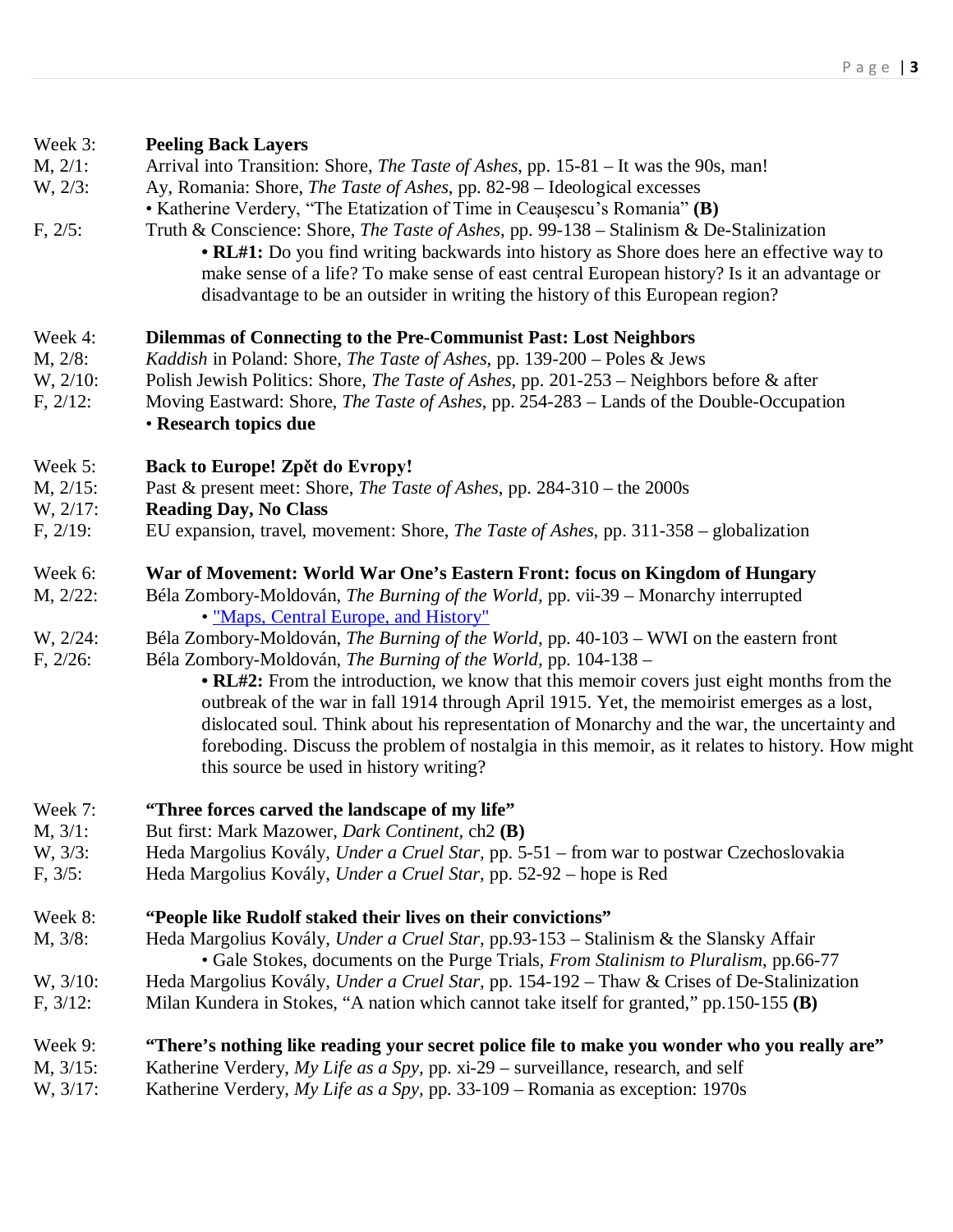| $F, 3/19$ :<br><b>Week 10:</b> | Katherine Verdery, My Life as a Spy, pp.111-179 - in Ceaușescu's Romania: 1980s                                                                                                                                                                                                                                                                                                                                                                   |
|--------------------------------|---------------------------------------------------------------------------------------------------------------------------------------------------------------------------------------------------------------------------------------------------------------------------------------------------------------------------------------------------------------------------------------------------------------------------------------------------|
| M, 3/22:                       | <b>Decoding</b><br>Katherine Verdery, My Life as a Spy, pp. 181-191 – reading one's secret police file                                                                                                                                                                                                                                                                                                                                            |
| W, 3/24:                       | Katherine Verdery, My Life as a Spy, pp. $277-297$ – unifying the selves                                                                                                                                                                                                                                                                                                                                                                          |
|                                | • RL#3: Verdery's autobiography, or "autoethnography," offers us a rare opportunity to deeply<br>explore identity creation, ruminate on the existence of separate selves, and consider the<br>function of surveillance in the Romanian communist state. How does it differ from other<br>autobiographies that we have read? Does it bring us close to understanding the history of that<br>place and time? Is it a trustworthy historical source? |
| $F, 3/26$ :                    | <b>No Class</b>                                                                                                                                                                                                                                                                                                                                                                                                                                   |
| Week 11:                       | Once Upon a Time there was a Country: Yugoslavia collapses, Yugoslavs migrate                                                                                                                                                                                                                                                                                                                                                                     |
| M, 3/29:                       | End of the Cold War, End of Yugoslavia                                                                                                                                                                                                                                                                                                                                                                                                            |
|                                | • Mark Mazower, <i>Dark Continent</i> , ch11 (B)                                                                                                                                                                                                                                                                                                                                                                                                  |
| W, 3/31:                       | Sofija Stefanovic, Miss Ex-Yugoslavia, pp. 1-58 – girl in a collapsing world                                                                                                                                                                                                                                                                                                                                                                      |
| $F, 4/2$ :                     | Sofija Stefanovic, Miss Ex-Yugoslavia, pp. 59-112 – coming to terms with Australia                                                                                                                                                                                                                                                                                                                                                                |
| Week 12:                       | <b>Diaspora</b>                                                                                                                                                                                                                                                                                                                                                                                                                                   |
| M, 4/5:                        | Sofija Stefanovic, Miss Ex-Yugoslavia, pp. 113-180 - Yugoslav diaspora<br>• Sofija Stefanovic on the Moth Radio Hour https://themoth.org/storytellers/sofija-stefanovic                                                                                                                                                                                                                                                                           |
| W, 4/7:                        | Sofija Stefanovic, Miss Ex-Yugoslavia, pp.181-223 – between worlds                                                                                                                                                                                                                                                                                                                                                                                |
| F, 4/9:                        | Sofija Stefanovic, Miss Ex-Yugoslavia, pp.225-254 - Miss Ex-Yugoslavia                                                                                                                                                                                                                                                                                                                                                                            |
|                                | • RL#4: How does one's sense of self change through the experience of migration? Stefanovic<br>even went back and forth between Belgrade and Australia several times. In what ways can you<br>discern how this affected her sense of who she is?                                                                                                                                                                                                  |
| Week 13:                       | We are Leaving Mother Russia                                                                                                                                                                                                                                                                                                                                                                                                                      |
| $M, 4/12$ :                    | Lev Golinkin, A Backpack, A Bear, and Eight Crates of Vodka, Part I - borders                                                                                                                                                                                                                                                                                                                                                                     |
| $W, 4/14$ :                    | Jewish Emigration from the Soviet Union                                                                                                                                                                                                                                                                                                                                                                                                           |
|                                | • Zvi Gitelman, "Native Land, Promised Land, Golden Land: Jewish                                                                                                                                                                                                                                                                                                                                                                                  |
|                                | Emigration from Russia and Ukraine" (B)                                                                                                                                                                                                                                                                                                                                                                                                           |
| $F, 4/16$ :                    | Lev Golinkin, A Backpack, A Bear, and Eight Crates of Vodka, pp.100 -160 - refugee in Austria                                                                                                                                                                                                                                                                                                                                                     |
| Week $14$ :                    | The Free Soviet Jewry Campaign & Its Surprisingly Local Variants                                                                                                                                                                                                                                                                                                                                                                                  |
| $M, 4/19$ :                    | Lev Golinkin, A Backpack, A Bear, and Eight Crates of Vodka, pp.161 - 198 - HIAS & the JOINT                                                                                                                                                                                                                                                                                                                                                      |
|                                | • Lev Golinkin speaks at HIAS                                                                                                                                                                                                                                                                                                                                                                                                                     |
|                                | https://www.youtube.com/watch?v=KP3HMM71LKU&feature=emb_logo                                                                                                                                                                                                                                                                                                                                                                                      |
| $W, 4/21$ :                    | Lev Golinkin, A Backpack, A Bear, and Eight Crates of Vodka, pp. 199 – 248 - Boiler Up!                                                                                                                                                                                                                                                                                                                                                           |
| $F, 4/23$ :                    | Lev Golinkin, A Backpack, A Bear, and Eight Crates of Vodka, pp. 249 – 303 – finding one's self<br>• papers due at 9pm                                                                                                                                                                                                                                                                                                                            |
| <b>Week 15:</b>                | Your Presentations: Autobiography and History: M, 4/26 - F, 4/30                                                                                                                                                                                                                                                                                                                                                                                  |
|                                |                                                                                                                                                                                                                                                                                                                                                                                                                                                   |

**Final essay due on Monday, May 3rd at 9pm on Brightspace.**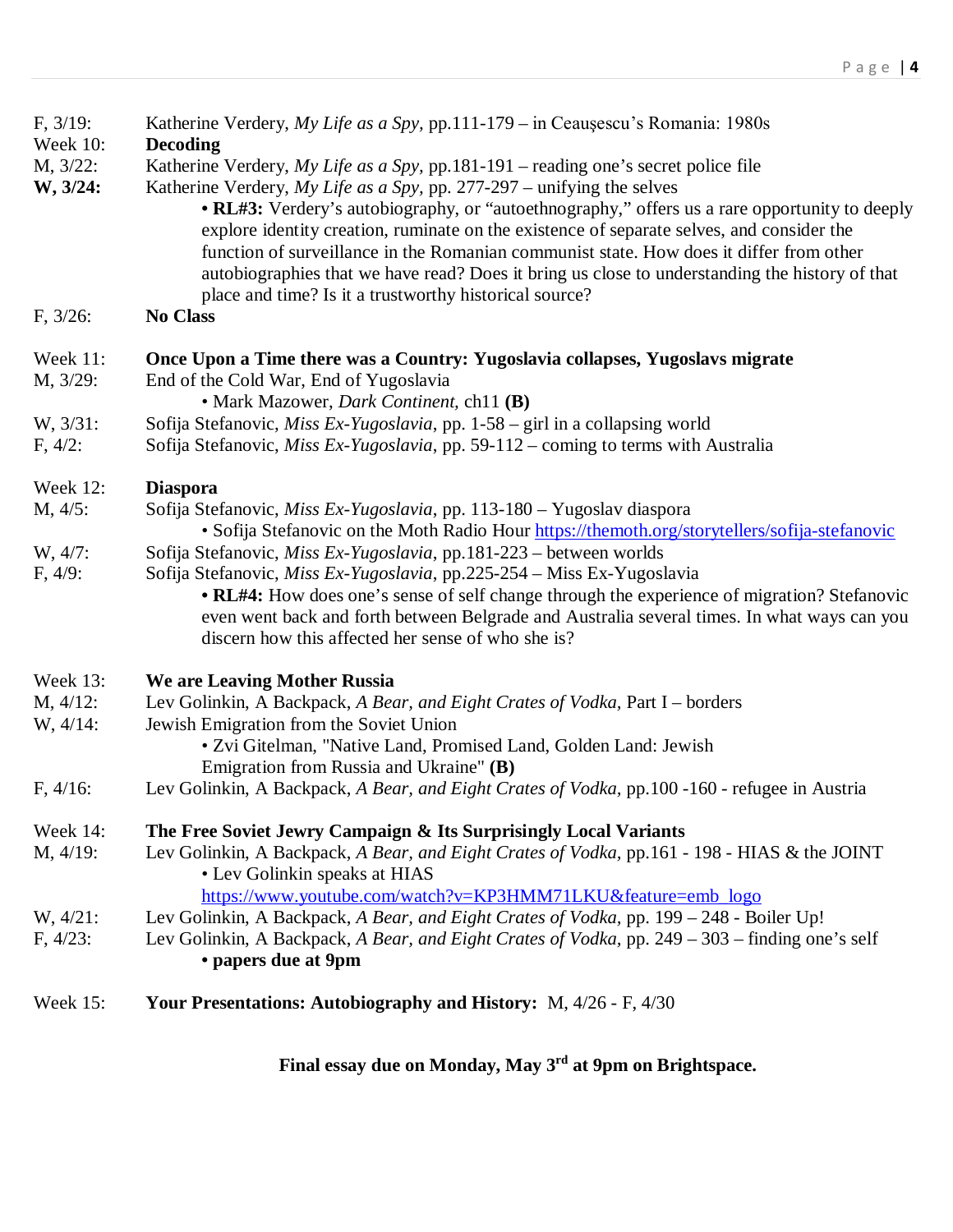# *UNIVERSITY POLICIES*

# Protect Purdue Pledge

Being a part of the Boilermaker community means that each of us must take extraordinary steps to stay well and persistently protect each other, on campus and in the community. Accountable together, I pledge to take responsibility for my own health, the protection of others and help keep the Purdue community safe from spread of COVID-19 and other infections as identified and instructed by the university.

#### **PROTECT PURDUE WEBSITE:** <https://protect.purdue.edu/>

#### **DISCLAIMER**

In the event of a major campus emergency, the above requirements, deadlines and grading policies are subject to changes that may be required by a revised semester calendar. Any such changes in this course will be posted on Brightspace once the course resumes or can be obtained by contacting the professor via email.

#### **EMAIL ETIQUETTE**

Outside of class or office hours, communicate with your professor by email. State the reason for your email in the subject line (ex: "question about essay"). Include a full salutation (ex: "Dear Professor"), and closing with your full name (ex: "Sincerely, Eleanor Roosevelt"). Use full sentences, correct grammar, and punctuation. If you fail to follow this etiquette, I will not respond to your email. I will usually respond to your emails within 24 hours, with the exception of weekends.

#### **CHEATING / PLAGIARISM**

Plagiarism refers to the reproduction of another's words or ideas without proper attribution. University Regulations contains further information on dishonesty. Plagiarism and other forms of academic dishonesty are serious offenses, and will be treated as such in this class. **You are expected to produce your own work and to accurately cite all necessary materials**. Cheating, plagiarism, and other dishonest practices will be punished as harshly as Purdue University policies allow. Any instances of academic dishonesty will likely result in a grade of F for the course and notification of the Dean of Students Office. Please make sure that you are familiar with Purdue's academic integrity policies:<http://www.purdue.edu/odos/aboutodos/academicintegrity.php>

#### **GRIEF ABSENCE POLICY**

Purdue University recognizes that a time of bereavement is very difficult for a student. The University therefore provides the following rights to students facing the loss of a family member through the Grief Absence Policy for Students (GAPS). Students will be excused from classes for funeral leave and given the opportunity to complete missed assignments or assessments in the event of the death of a member of the student's family.

#### **STUDENTS WITH DISABILITIES**

Purdue University is committed to providing equal access and equal opportunity to university courses, activities, and programs for students with disabilities. Students with documented disabilities that substantially limit a major life activity, such as learning, walking, or seeing, may qualify for academic adjustments and/or services. If you have a disability that requires special academic accommodation, please make an appointment to speak with me within the first three weeks of the semester in order to discuss any adjustments. It is the student's responsibility to notify the Disability Resource Center of any impairment/condition that may require accommodations and/or classroom modifications. To request information about academic adjustments, auxiliary aids, or services, please contact the